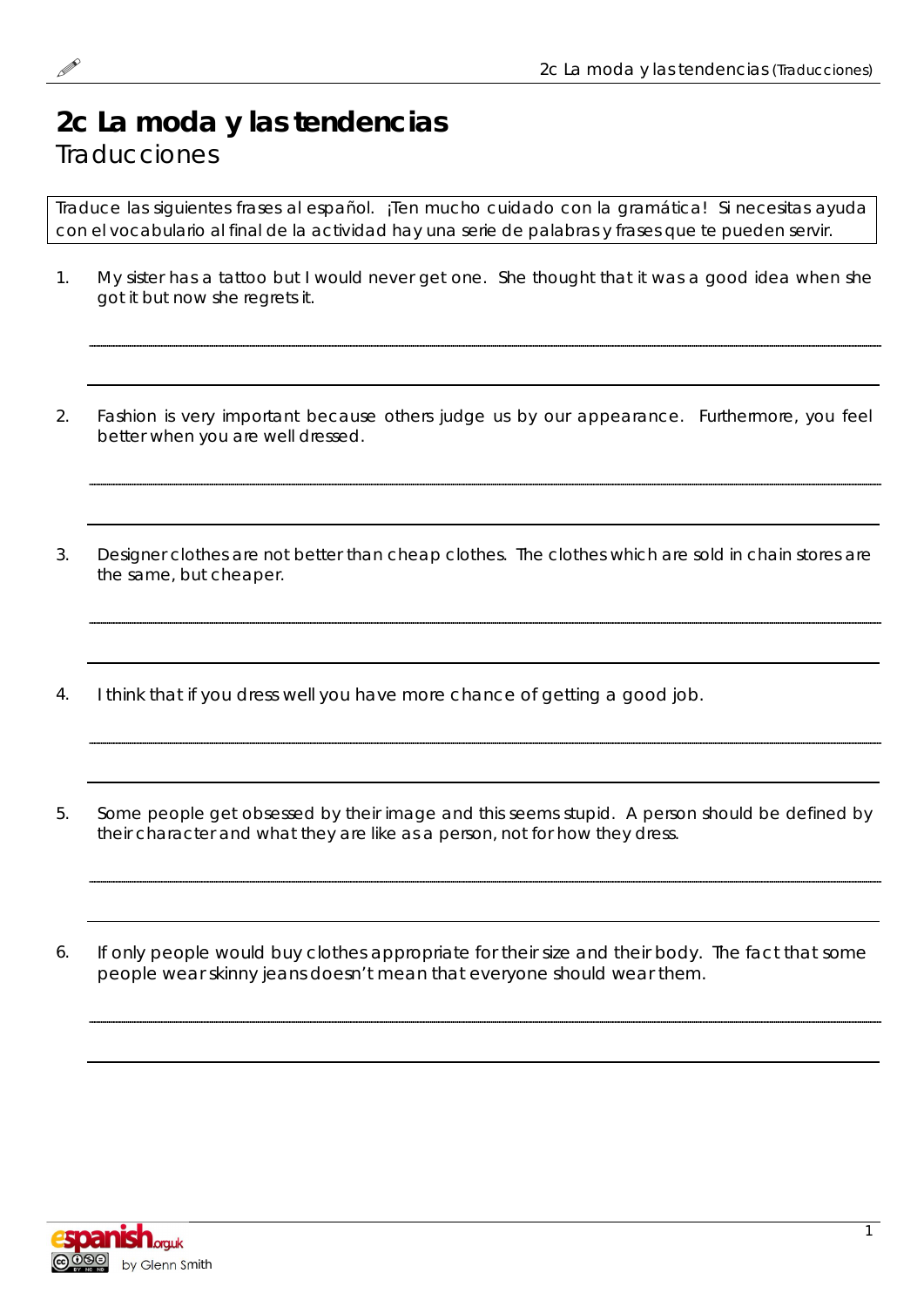

- 7. I find it embarrassing going out with my dad because he wears clothes which are out of date. He is a good candidate for a makeover programme.
- 8. I don't think it is right that people go under the knife for purely aesthetic reasons. We have to learn to be happy with what we have.
- 9. Cosmetic surgery is very useful for people who have suffered accidents. In the USA they have just done a face transplant which changed the life of a burns victim.
- 10. There are many women who will not leave the house without makeup and false eye lashes. I think that some women use make up to hide their real personality.

**Pistas:**